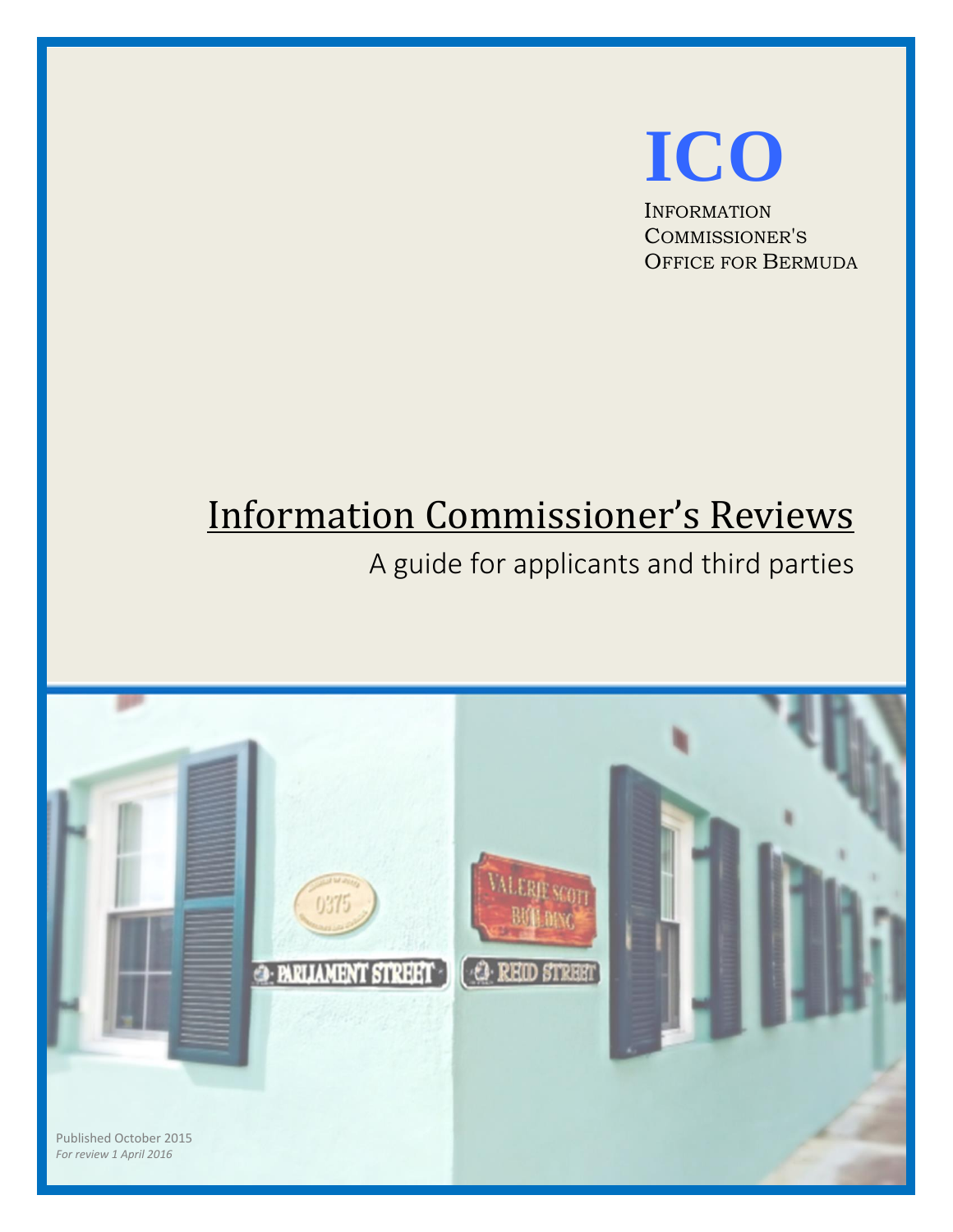## **Table of Contents**

| Applicant and concerned third party/original requester's opportunity to comment |
|---------------------------------------------------------------------------------|
|                                                                                 |
|                                                                                 |
|                                                                                 |
|                                                                                 |
|                                                                                 |
|                                                                                 |
|                                                                                 |
|                                                                                 |
|                                                                                 |
|                                                                                 |
|                                                                                 |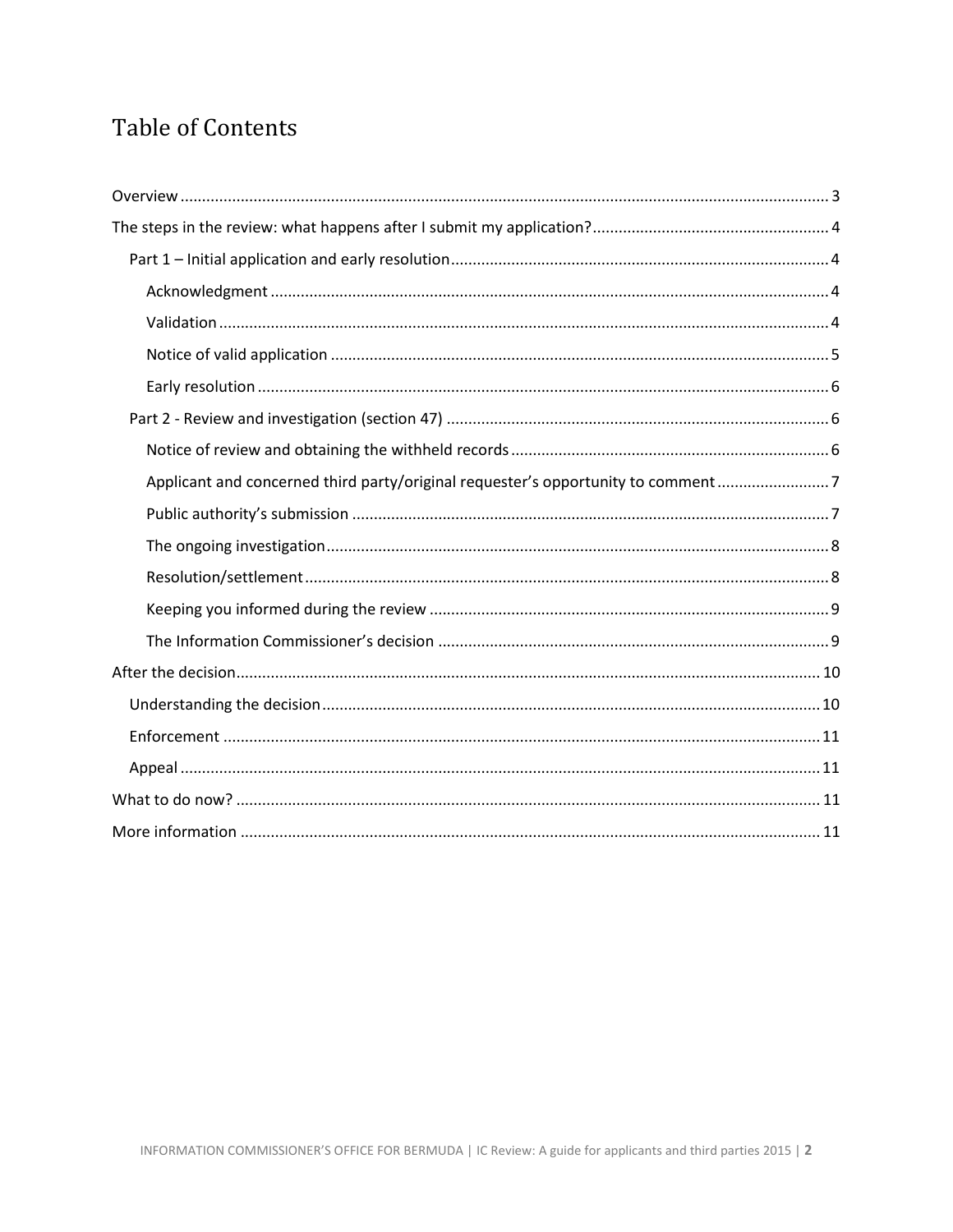### <span id="page-2-0"></span>Overview

- 1. The Information Commissioner's Office has prepared this guide to give you important information about what to expect when we process your application for review.
- 2. Any requester, or third party, who is not happy how a public authority has handled your request for an internal review has a right to ask the Information Commissioner for an *independent* review (an appeal). You can also ask the Information Commissioner for an independent review if the public authority fails to decide within the required timeframe.
- 3. For the Information Commissioner to have the legal power to hear your application, you must first ask the public authority for an *internal* review by its head. Once you get the decision from the head or the head fails to act in time, the Information Commissioner can accept your application.
- 4. When we receive a valid application for review, the Information Commissioner will initially assess the appropriateness of 'early resolution'. This is an informal process that may lead to resolving and settling all, or some, of the issues you have raised.
- 5. If resolution is unsuccessful or inappropriate, the Information Commissioner will start the review process. As part of the review we will conduct an investigation. We will provide you, any concerned third party, and the public authority the opportunity to comment on matters raised by the application.
- 6. The ICO takes a resolution based approach to reviews. If appropriate, we will continue to consider the suitability of resolution up until the Information Commissioner issues her decision.
- 7. The Information Commissioner is not an advocate for the applicant or a concerned third party. We are not a government department with Ministerial oversight. Instead, we are an independent public office that provides a neutral and legally enforceable decision on your application. Our work is guided by the values of independence, integrity, and fairness.
- 8. We do, however, have a mandate to safeguard the rights and obligations created by the PATI Act when carrying out our work.
- 9. We hope this guide will address many of the questions you may have about the review and investigation process.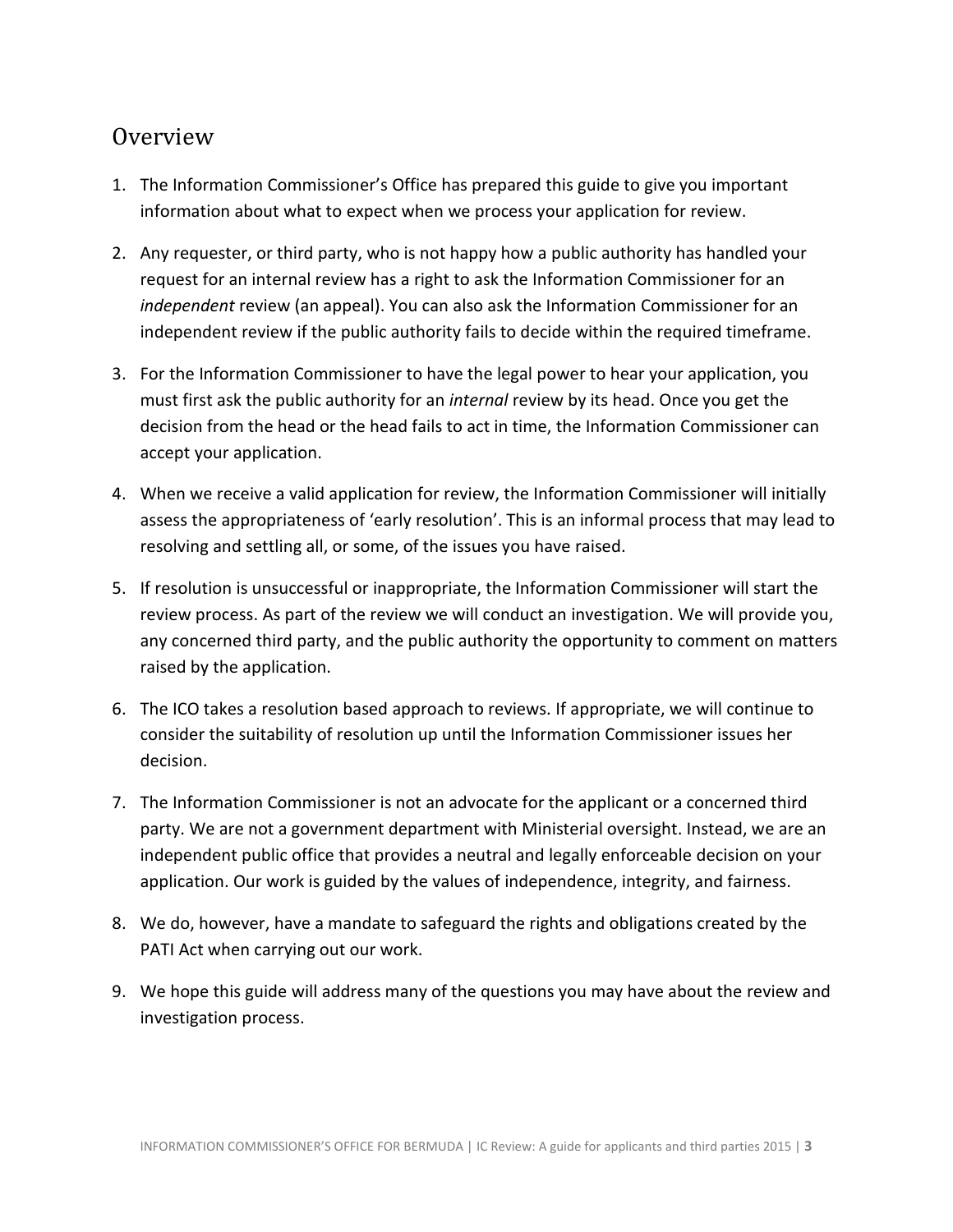## <span id="page-3-0"></span>The steps in the review: what happens after I submit my application?

#### <span id="page-3-1"></span>**Part 1 – Initial application and early resolution**

- 10. The Information Commissioner's Office will take the following steps with your application once it is received by us:
	- i. Acknowledgment
	- ii. Validation
	- iii. Notice of valid application (to public authority and third party/original requester)
	- iv. Consider early resolution
- 11. These initial steps must be done before the Information Commissioner can proceed with a review and investigation under the PATI Act. They are explained in more detail below.

#### <span id="page-3-2"></span>**Acknowledgment**

- 12. Within five working days of receiving your application, we will send you an acknowledgment letter, confirming that we received your application and any relevant documents you sent us. We will also send you a copy of this guide.
- 13. To help us work on your application, please check if you have sent us copies of the following documents:
	- i. Your PATI request
	- ii. The decision from the information officer
	- iii. Your request for an internal review
	- iv. The decision from the head of the public authority on the internal review, if you received one (If the head of the authority failed to decide in time, you won't have a decision and that is okay.)
- 14. If these items are not included in your application, don't worry. We will ask you for copies during the next stage of the process, 'validation'.

#### <span id="page-3-3"></span>**Validation**

- 15. During validation, we will make sure that the Information Commissioner has the legal power to decide your application and that we understand what you are asking us to consider.
- 16. First, we will make sure your application meets the requirements of the PATI Act for a valid application to the Information Commissioner. The requirements are: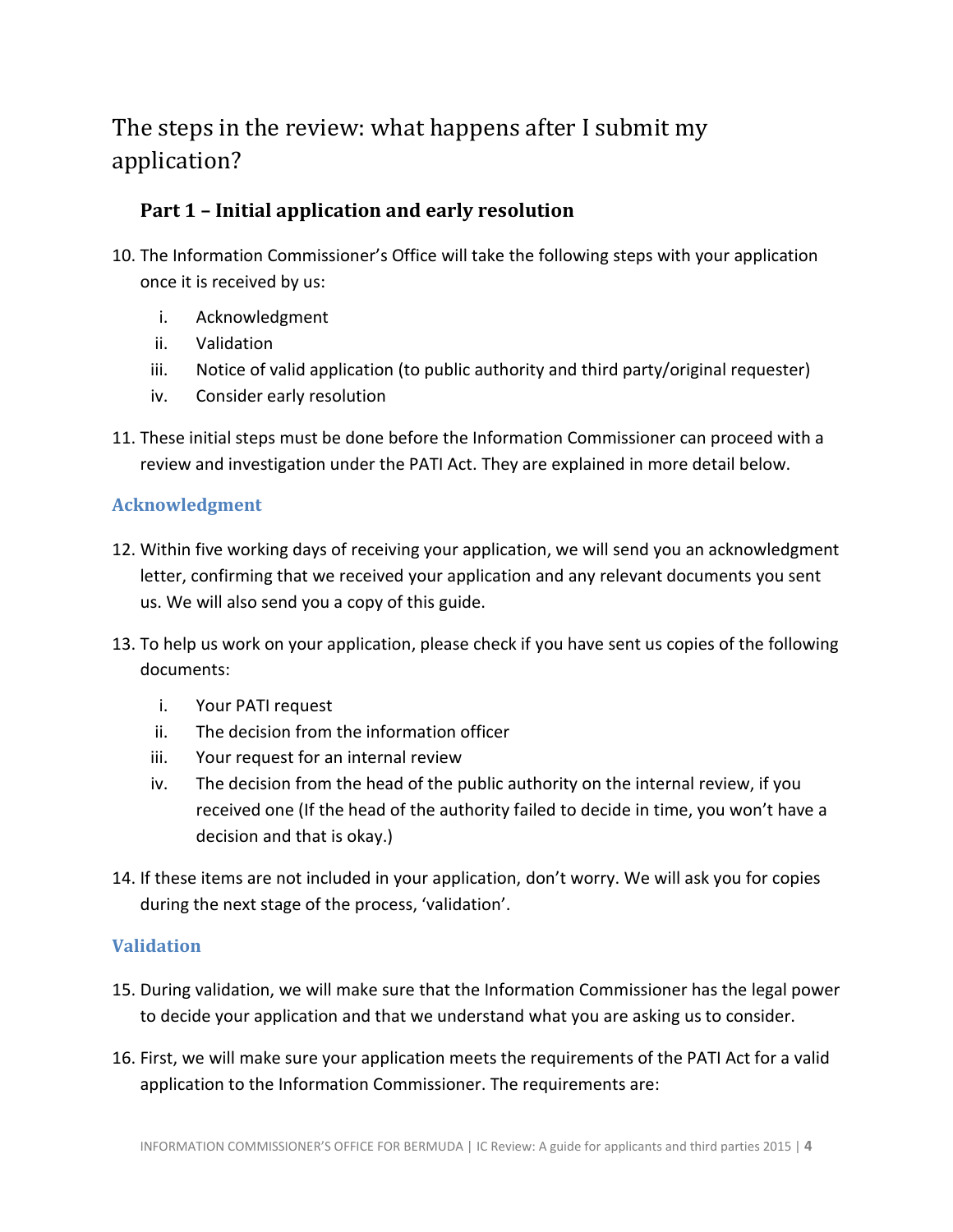- i. The application must be in writing;
- ii. You must have asked for an internal review from the head of the public authority; and
- iii. You submitted your application to us within the six week deadline from the decision (or failure to decide) that you want us to review. The Information Commissioner has the discretion to accept an application out of time if you have missed your deadline.
- 17. Second, we will make sure we understand what you want the Information Commissioner to review. You may want the Information Commissioner to review all aspects of the head of the public authority's decisions or actions, or you may only want us to consider some of them.
- 18. During this stage, we may ask you for copies of any relevant documents not included in the application, or for additional information or clarification to help us validate your application.
- 19. If your application is not valid, we will send you a letter explaining reasons why your application cannot be legally accepted. The letter will also explain how to make a valid application in future. We may, for example, explain how to make a request for internal review to the head of the public authority, if you had not already done so.
- 20. If we find that you have made a valid application to the Information Commissioner, we will send you a validation letter. This letter will explain what points we think you are asking the Information Commissioner to consider. We will ask you to confirm in writing that we correctly understand what you are asking for.
- 21. We will take the time to work with you to get this right, because it helps forms the scope of our review and investigation going forward.

#### <span id="page-4-0"></span>**Notice of valid application**

- 22. Once we have confirmed with you that we understand the issues you raised in your application, we will notify the public authority of your valid application.
- 23. We will also notify any 'concerned third party' who was given notice of your request or of the internal review by the public authority. They would have been notified by the public authority because they gave the requested information to the public authority or the information in the requested records relates to them.
- 24. If you are a concerned third party, and filed the application for review to the Information Commissioner, we will notify the original requester of your application at this time.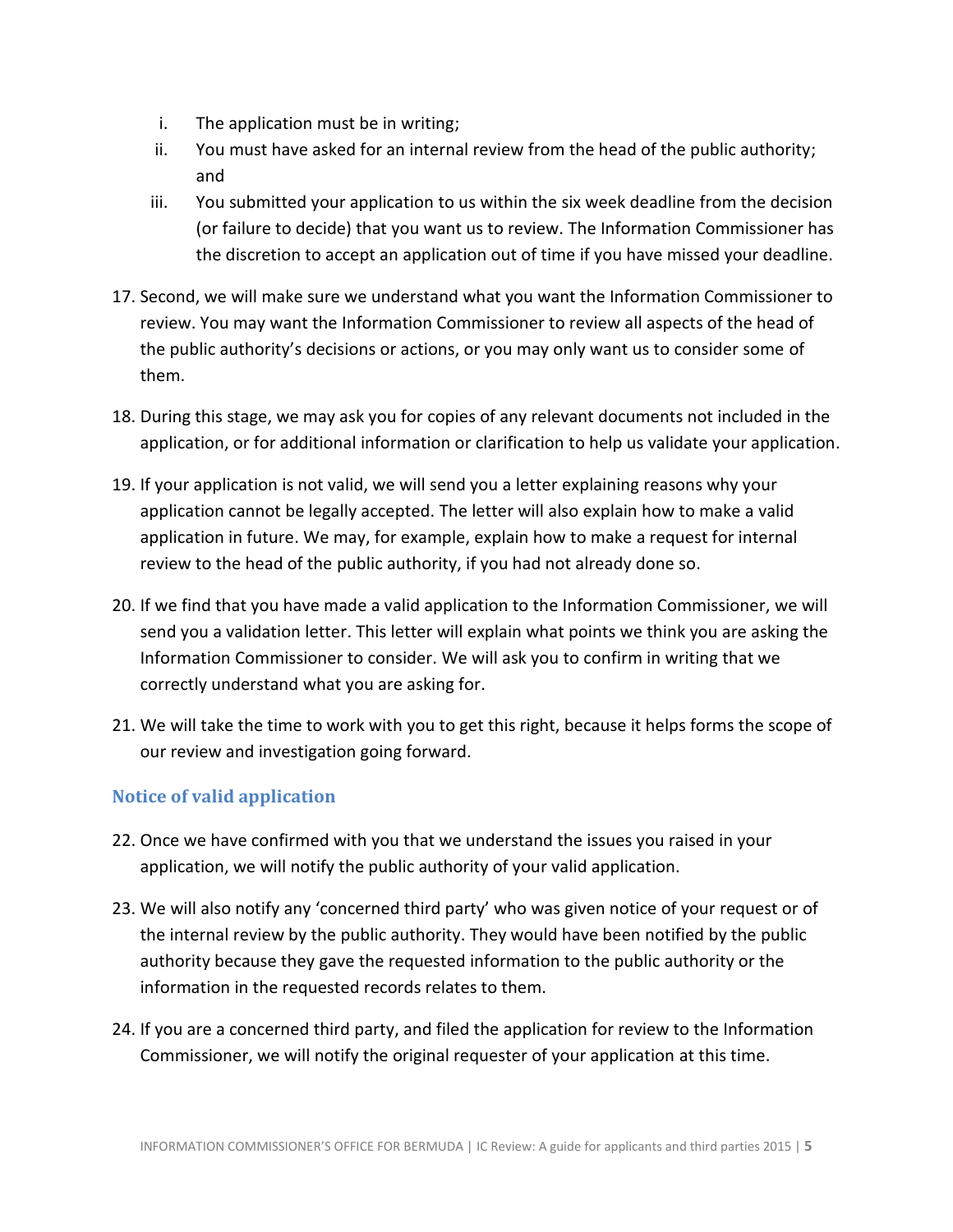25. The notice letter we send will list the issues you are challenging and indicate whether the Commissioner has identified that early resolution is appropriate.

#### <span id="page-5-0"></span>**Early resolution**

- 26. As mentioned above, the Commissioner may consider that early resolution and settlement are appropriate for your application. In most applications, early resolution would be recommended for technical issues, like challenges to access fees.
- 27. In other circumstances, it may be clear from the outset that the issues you raise are covered by an earlier decision by the Information Commissioner, so the Commissioner may encourage early resolution on this basis.
- 28. If the Information Commissioner finds that early resolution is appropriate, we will discuss this with you in more detail so that you can make an informed decision about how to participate. The resolution process is voluntary for you, any concerned third party/original requester, and the public authority. Any party can decide at any time to ask the Information Commissioner to move to the review stage, discussed below.
- 29. Resolution remains an option throughout a review and may be considered again at any point up until the Information Commissioner issues a decision. This is discussed further in 'Resolution/settlement', below.

### <span id="page-5-1"></span>**Part 2 - Review and investigation (section 47)**

30. If your application cannot be resolved at the outset, or if the Commissioner decides early resolution is not appropriate, the case will move on to a review. This involves an investigation and leads to a decision by the Commissioner—unless resolution is reached later or the application is withdrawn or abandoned. It is during the review stage that the Commissioner will exercise her full powers under section 56 of the PATI Act.

#### <span id="page-5-2"></span>**Notice of review and obtaining the withheld records**

- 31. We will notify you, the public authority, and any concerned third party/original requester that your application has progressed to the review and investigation stage.
- 32. In most applications, at this stage we will also ask the public authority to send us all of the withheld information. It is important for our investigation for us to see the withheld material to assess the public authority's actions and decision making. For confidentiality reasons we cannot discuss the content of the withheld material with you.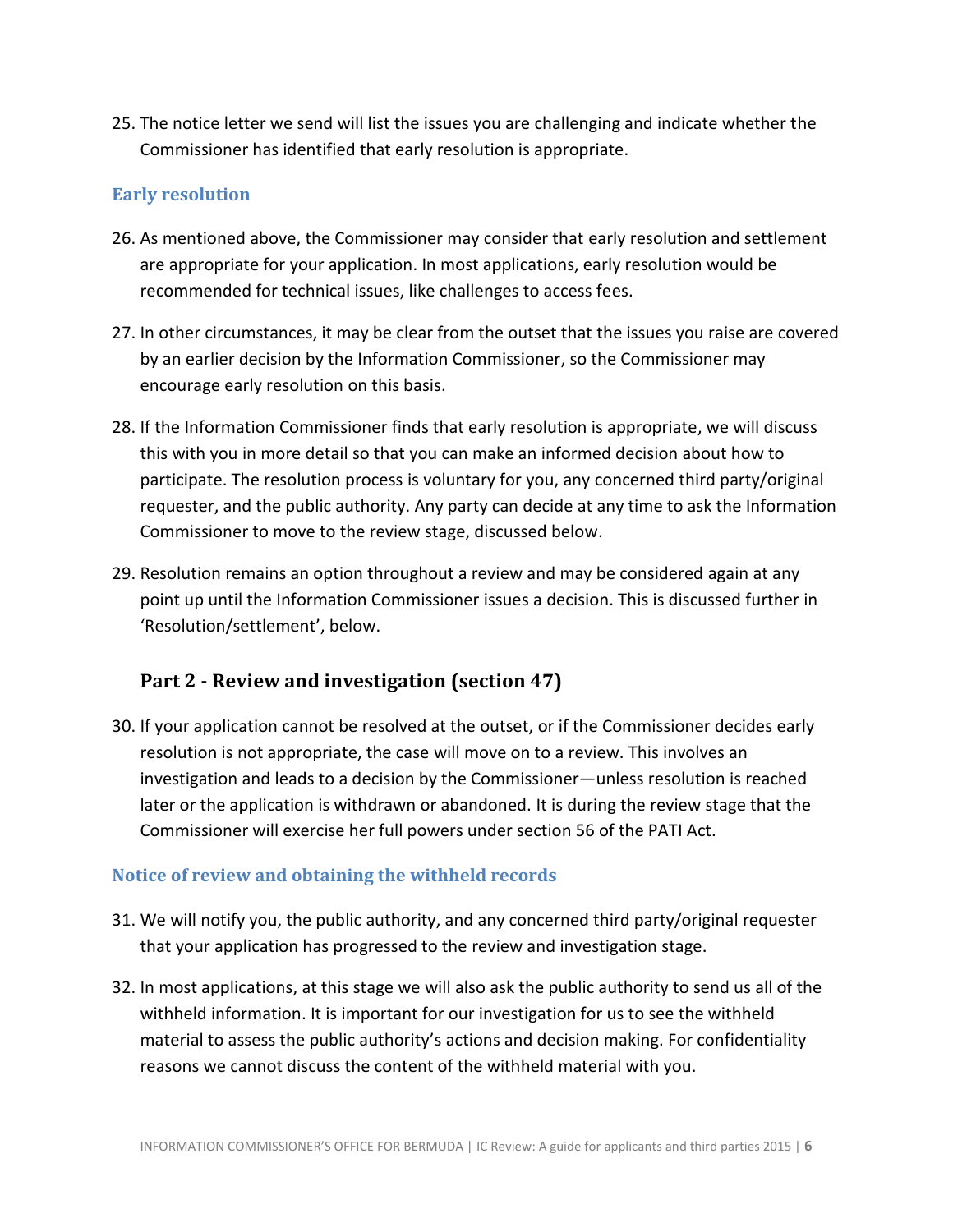#### <span id="page-6-0"></span>**Applicant and concerned third party/original requester's opportunity to comment**

- 33. Once you have sent us your application and the validation process is done, the PATI Act does not require you to do anything more. The burden is on the public authority to explain and justify its decisions, actions, or inactions.
- 34. Under the PATI Act, though, you have an *opportunity* to give us any additional comments, information, or other evidence that you want the Information Commissioner to consider. You might find it useful, for example, to say why the public interest, or 'public good', would be furthered by the disclosure of the record(s) you are asking for.
- 35. If you are a concerned third party involved in the request (or the original requester) and did not submit the application, you have a chance now to give us any relevant information that you want the Information Commissioner to consider.
- 36. After we have assessed the withheld records from the public authority and any further information you, or a concerned third party, have given us we will ask the public authority for a formal submission.

#### <span id="page-6-1"></span>**Public authority's submission**

- 37. Once the ICO is clear about the grounds of the application and, where relevant, about the withheld information, the ICO will send a letter to the public authority seeking its formal submission.
- 38. We will ask the public authority to provide detailed arguments and/or evidence to explain why it has withheld records from you, or why it believes it does not hold the records you requested. For example, the public authority may use the exemption in section 22 for protecting the "health or safety of an individual", because it asserts that disclosure would endanger the mental health of an individual. If so, the ICO would expect to see evidence from a mental health professional to support this claim, and not simply the statement of a lay person.
- 39. If your application included any other matter—for example, the failure of the public authority to provide you with advice and assistance—we will ask the public authority to explain its decisions or actions in relation to your request.
- 40. In all applications, we will examine the public authority's submission to see whether it raises new issues requiring further submission, evidence, or answers.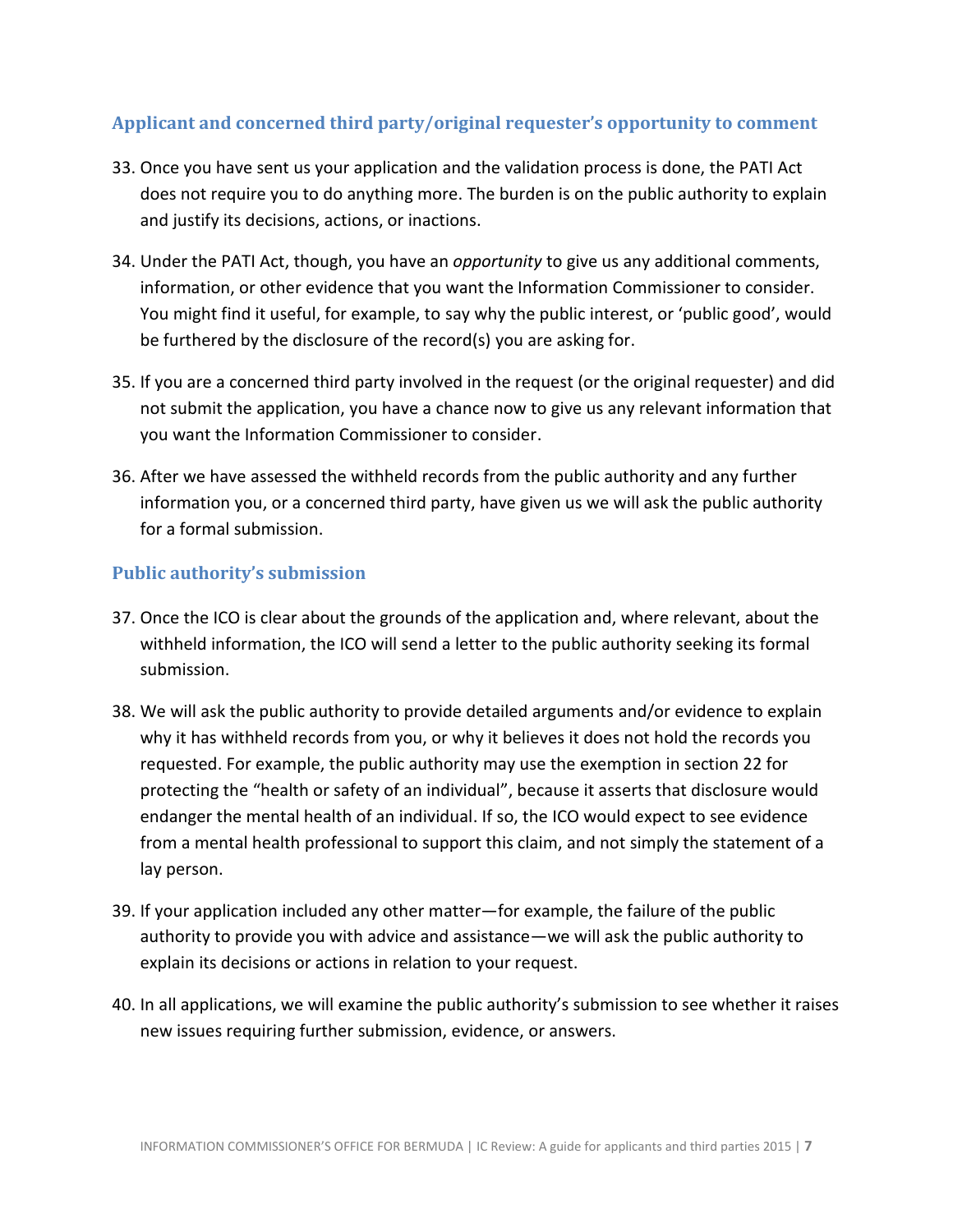#### <span id="page-7-0"></span>**The ongoing investigation**

- 41. Once the public authority's submission is received, the ICO will determine if any further information is needed before the application is decided.
- 42. Any missing information will be obtained from the public authority, applicant, or any concerned third party.
- 43. If any relevant new exemptions or matters are raised, the ICO will give the other parties an opportunity to comment. If this happens, we may contact you again to ask about your views or for background information about the application.
- 44. We will also let you know if the public authority decides that the record(s) should be withheld under any other provisions of the PATI Act than the ones they originally told you about. If that happens, we will usually give you a chance to give us your views on the public authority's arguments, if you would like to do this.
- 45. We will keep you updated on the progress of your application. You are also welcome to email or call us to request an update on your application.

#### <span id="page-7-1"></span>**Resolution/settlement**

- 46. The ICO will take a resolution-based approach throughout the review, not just in the beginning. Any appropriate opportunity for full or partial 'settlement' of the application will be encouraged and pursued, up until the point when the Information Commissioner issues a decision.
- 47. 'Full settlement' would normally mean that you withdraw your application for review and the Information Commissioner would not issue any decision. A 'partial settlement' means that some, but not all, of the issues are resolved and the Information Commissioner will decide the remaining unresolved issues. Any concerned third party/original requester would be included in the resolution and settlement process.
- 48. If ICO staff propose a settlement to you that the public authority is offering, we will discuss the offer with you fully before taking any action. If a settlement offer comes to you directly from the public authority, you should tell us so that we can discuss your options before you accept.
- 49. Sometimes a settlement offer from the public authority could ask you for some sort of compromise. For example, a public authority may offer you access to some of the records but not others, or a public authority may offer to let you view a record but not allow you to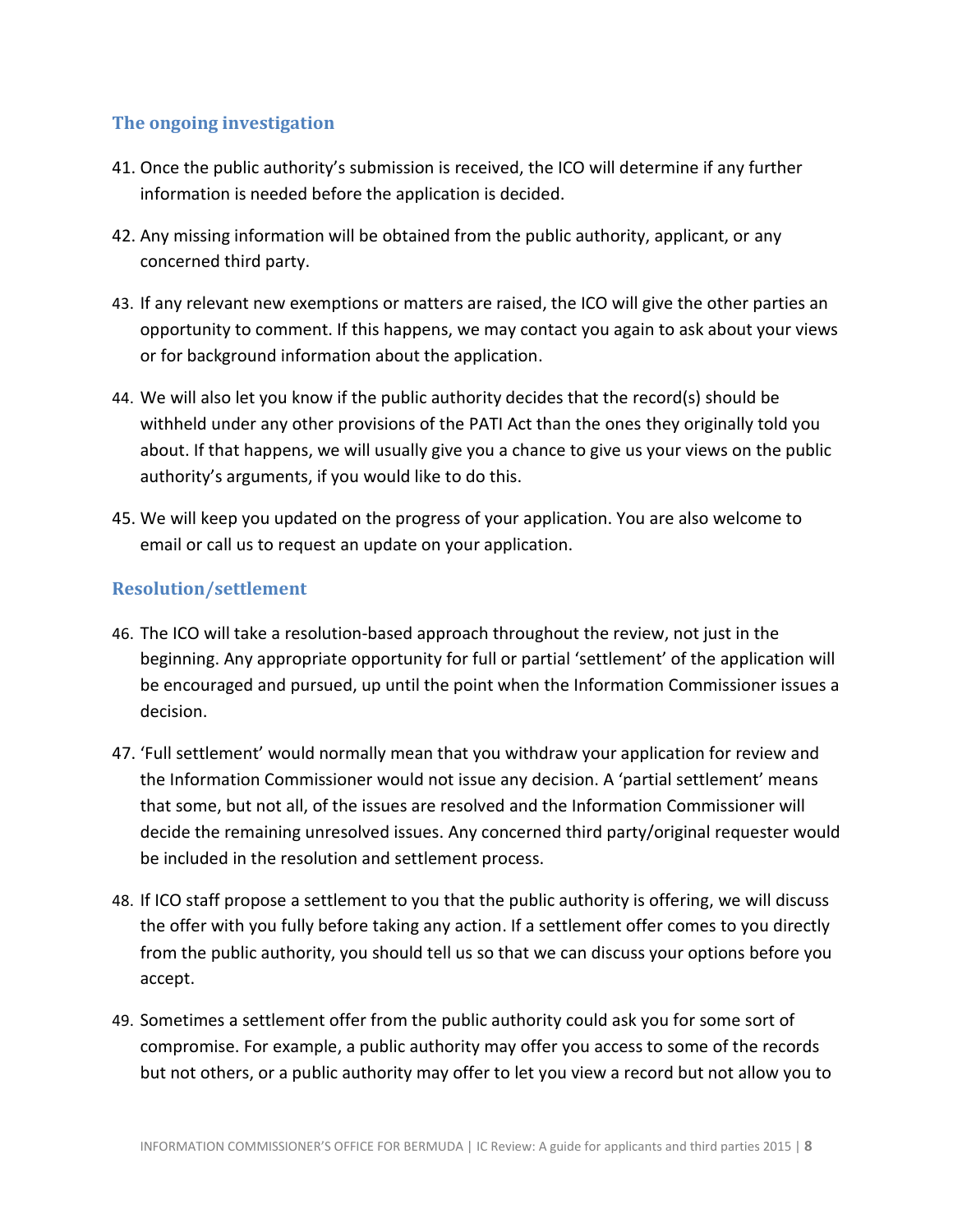keep a copy and may refuse to make it publicly available. In exchange for its settlement offer, a public authority might ask you to withdraw your application for a decision from the Information Commissioner.

- 50. In such cases, your options may be: to accept the settlement outright; to ask us to discuss your options with you; to ask us to help negotiate a settlement on your behalf; and/or you may decide that you still want the Information Commissioner to reach a decision on your application.
- 51. If, however, you settle a case directly with the public authority and without the ICO's involvement, please let us know as soon as possible.

#### <span id="page-8-0"></span>**Keeping you informed during the review**

- 52. Our aim is to complete a review within four months of receiving the application, whenever possible. It might take longer if your application is complex, but we will keep you informed about its progress.
- 53. You can ask us how your application is coming along at any time.
- 54. The ICO will ask the public authority to provide submissions in your case, as explained above. We cannot share the actual submissions with you because they often contain specific references to the information that has been withheld. It is contrary to the Information Commissioner's obligations under the PATI Act to disclose this to you. Whenever possible, however, we will tell you the arguments being considered and give you an opportunity to comment.

#### <span id="page-8-1"></span>**The Information Commissioner's decision**

- 55. Once the investigation is concluded, and if resolution and settlement are not reached, the Information Commissioner will issue a decision. The Information Commissioner will decide your application based upon the PATI Act and Regulations, all of the submissions, and the ICO's own research and investigation.
- 56. The Information Commissioner must decide whether the public authority, through the decision of its head, has complied with the PATI Act in dealing with your request. The Information Commissioner will generally consider the following questions, where they apply to your case:
	- i. Whether the public authority was wrong to withhold records from you under the exceptions or exemptions in the PATI Act?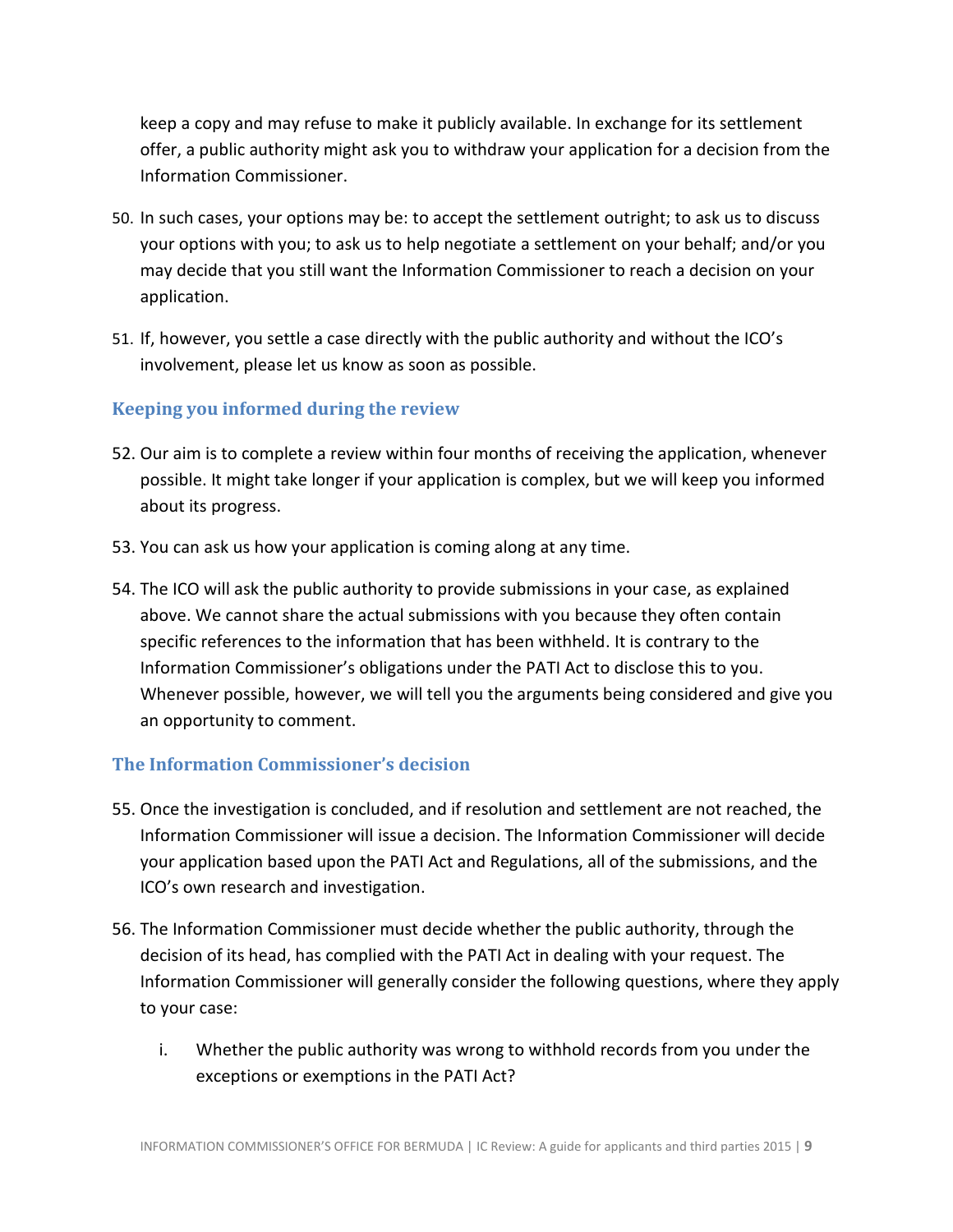- ii. Whether the public authority complied with the PATI Act in other ways, for instance, whether it replied to you within the time allowed; whether any fees payable were calculated correctly; or whether the public authority provided you with the advice and assistance required by the PATI Act?
- 57. The Information Commissioner cannot decide matters that are not covered by the PATI Act.
- 58. When the Information Commissioner's decision is issued, it will be sent by courier or registered mail to the applicant, the public authority, and any concerned third party/original requester.
- 59. Decisions are also published on our website. Before this occurs, we will ask you if you want the publicly available decision to name you as an applicant, or if you would like us to 'anonymise' the public version of the decision. We anonymise the public version of the decision by removing your name as the applicant and all other identifying information. This ensures that no remaining information in the application can indirectly reveal your identity.
- 60. If the Information Commissioner finds that the public authority was correct to withhold the record(s) from you, and met its other obligations under the Act, the decision will state this. If so, we will explain what this means to you. We will also inform you of your right to appeal the Information Commissioner's decision to the Supreme Court.
- 61. If the Information Commissioner finds that the public authority failed to comply with the PATI Act in other ways (such as failing to reply to you within the deadlines), the decision will explain whether she requires the public authority to take any further action to put this right, or to make sure it does not happen again.

## <span id="page-9-0"></span>After the decision

#### <span id="page-9-1"></span>**Understanding the decision**

- 62. We will do our best to write a decision that is clear and easy to understand. But the decision looks at the legal basis for the way the public authority dealt with your request. We aim to keep legal jargon to a minimum, however, we understand it may still be difficult to follow the decision. If you have questions about what the decision means, please contact us and we can explain it to you.
- 63. Please remember that we cannot discuss the rights and wrongs of the Information Commissioner's decision with you. The decision cannot be changed.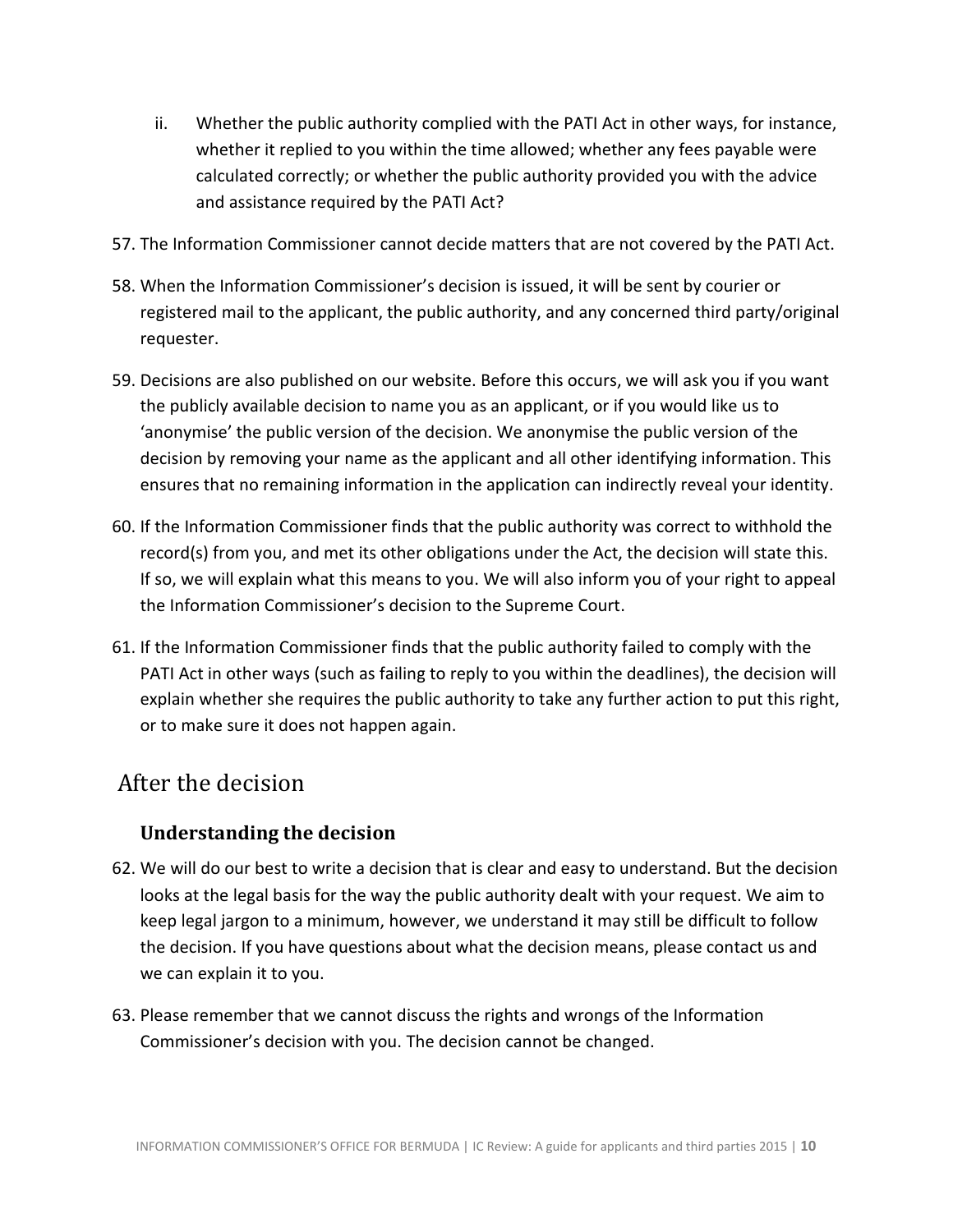64. The Information Commissioner's decision is legally binding, and the public authority must take any steps she orders. The only exception is where the public authority successfully appeals against the Information Commissioner's decision, as explained below.

#### <span id="page-10-0"></span>**Enforcement**

65. If the public authority fails to take steps outlined in the Information Commissioner's decision within the set timeframe, the Information Commissioner can file her decision with the Supreme Court and seek its enforcement in the same manner as an order of the Court.

#### <span id="page-10-1"></span>**Appeal**

- 66. Any person, including the public authority, the applicant, or a concerned third party/original requester, who is aggrieved by the Information Commissioner's decision, may seek judicial review in the Supreme Court of the decision. The Information Commissioner's decision does not need to be filed in the Supreme Court for enforcement purposes in order for you to seek judicial review.
- 67. If you want to appeal, the Information Commissioner's Office cannot help you make an appeal; you should take independent legal advice about the process.

### <span id="page-10-2"></span>What to do now?

- 68. You may receive a letter from us asking you for more information so we can complete the validation process. Please reply as soon as possible, so that the handling of your application is not delayed.
- 69. Once your application is validated, it will move through the process described above.
- 70. If we find that your application is invalid, we will advise you whether you can take steps to make your application valid.

## <span id="page-10-3"></span>More information

71. It is important that you reply to any letters or email we send you, and that you let us know about anything that will affect the review—for instance, if the public authority sends you some or all of the information you asked for during the investigation, or if you decide you do not want to continue with your application. If you do not reply to our letters or emails, the Information Commissioner may decide that you have abandoned your application and will close your application without issuing a decision on it.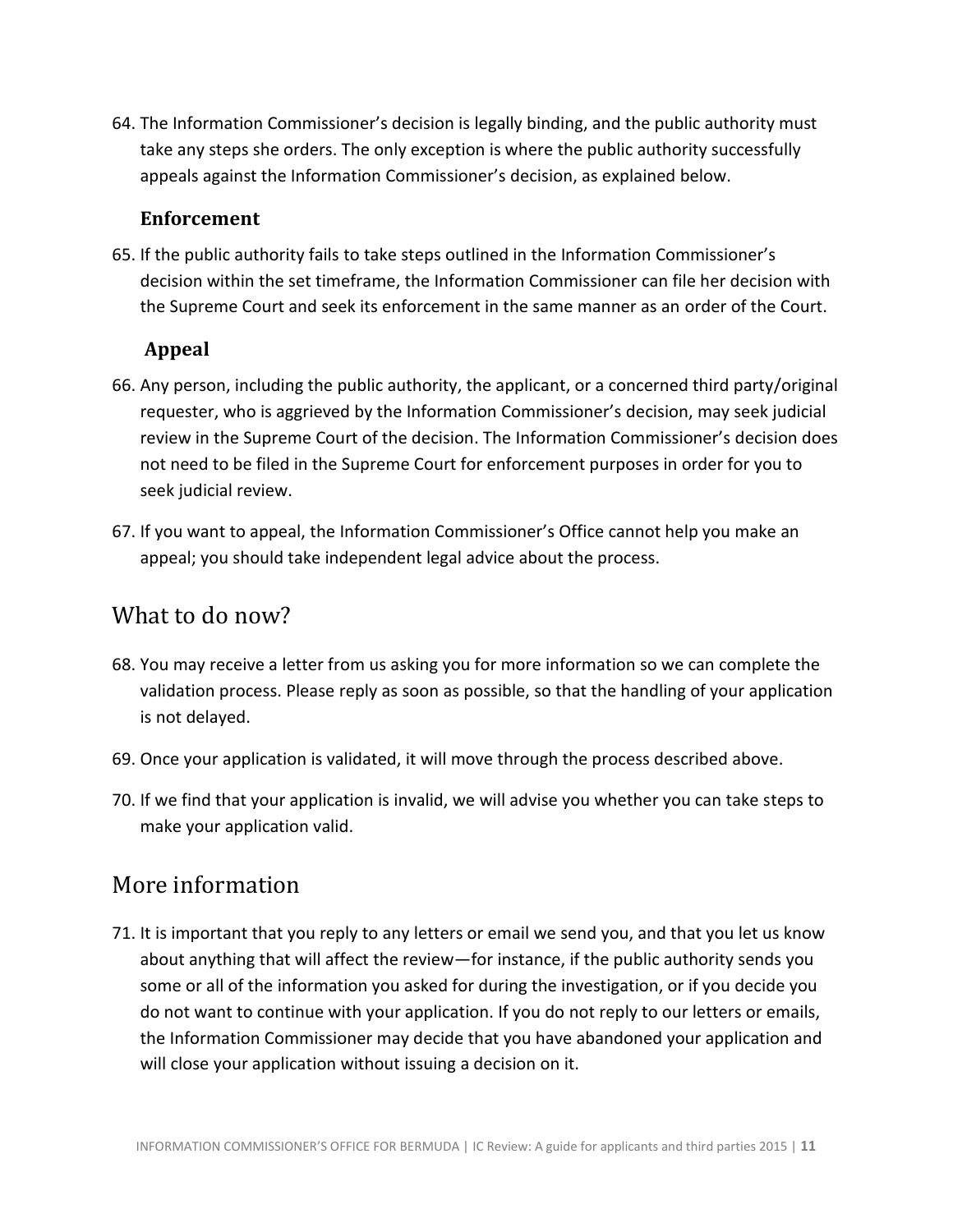- 72. The Information Commissioner's decisions are subject to judicial review. Because of this, we use a formal process for investigating and making decisions. We will not have 'off the record' conversations with applicants, public authorities, or third parties/original requesters about a review or any of our other work.
- 73. We are happy to answer your questions about the review process in phone calls, emails, and, where necessary, meetings. We will always log our communications in our confidential records.
- 74. If you have any questions about your application, or the investigation and review of your case, please do not hesitate to contact us.